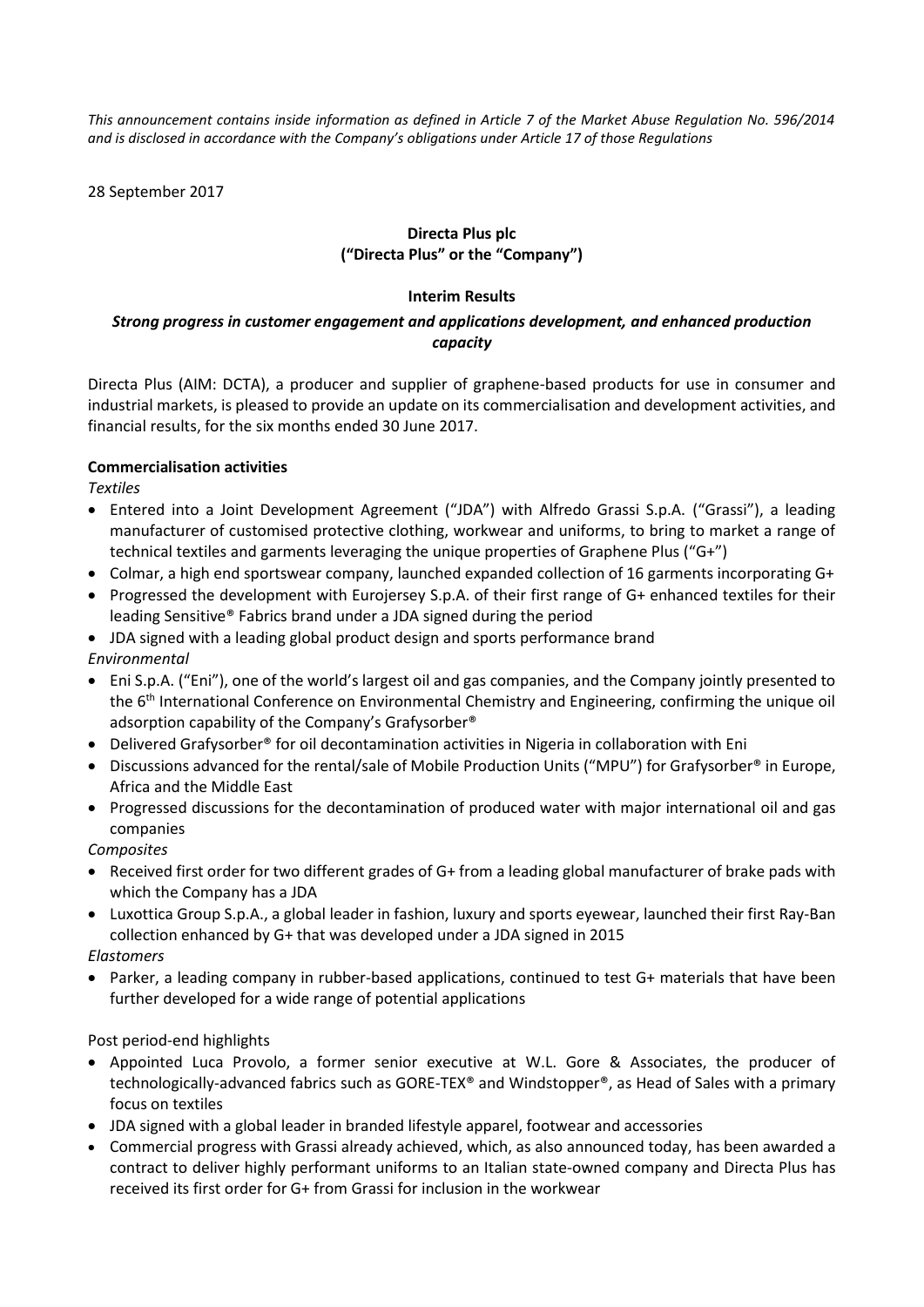- Signed an agreement with OMV Petrom, a leading Romanian integrated oil and gas company, for field testing Grafysorber® for treating oil-contaminated water
- Received an order for G+ from Vittoria and expects to receive, in November 2017, further orders for 2018

## **Development activities**

- Launched Advanced Development Area ("ADA") to enable the Company to work more closely with its key customers, reduce time-to-market and to certify production
- Launched 'G+ Certified Experience' logo, available to selected partners to confirm the advertised performance benefits of products enhanced by G+
- Continuous improvement programme expected to deliver further production and capacity benefits
- Agreement signed with the IIT (Istituto Italiano di Tecnologia), a major Italian research centre, to develop the next generation of Grafysorber®
- Post period end, the Company received a grant from the European Regional Development Fund in respect of a €6.5 million project to develop innovative asphalts and bitumen based on G+

#### **Key performance indicators and financial summary**

|                            | H1 2017 | H <sub>1</sub> 2016 |
|----------------------------|---------|---------------------|
| Revenue from product sales | €0.3m   | €0.4m               |
| Adjusted loss after tax*   | €2.0m   | €2.3m               |
| Cash and cash equivalents  | €8.2m   | €13.1m $\vert$      |
| Number of active customers | 20      |                     |
| Total number of patents    | 15      | 14                  |

- Revenue from product sales of €0.3 million (H1 2016: €0.4 million)
- Loss after tax for the period was €2.1 million (H1 2016: €3.8 million loss)
- Adjusted loss after tax\* for the period was €2.0 million (H1 2016: €2.3 million loss)
- EBITDA\* loss for the period was  $£1.7$  million (H1 2016:  $£1.5$  million loss)
- Adjusted EBITDA loss\* for the period was €1.6 million (H1 2016: €1.1 million)
- Cash and cash equivalents at period end of €8.2 million (31 December 2016: €10.6 million)

\* Details about loss after tax and EBITDA adjustments in H1 2017 and H1 2016 are provided in the Financial Review section below.

Giulio Cesareo, Chief Executive Officer of Directa Plus, said: "During the first six months of 2017, we have built strongly on the foundations we established last year. We have continued to deepen our engagement with existing and potential customers, particularly through the launch of our Advanced Development Area and our proven ability to produce consistent G+ materials at scale. Our greater market knowledge is serving us well and more customers have launched further end-products incorporating G+. We have entered into strategic JDAs with some of the world's largest companies and are particularly pleased with the growing momentum within the business. This is a strong vindication of the strength of our offer and the disruptive benefits of G+. As a result of the commercial progress made during the first half, we anticipate a much stronger second half of the year, where we expect to report more than double the revenues achieved in the first half of the year. However, the Company is taking a prudent approach regarding the timing of concluding certain sales in the textile and environmental segments and therefore expect this will have a consequential impact on expectations for the full year.

"We believe we are at the forefront of the developing graphene market and as more customers prepare to launch products incorporating G+, we remain confident of delivering sustained growth from 2018. The opportunities for G+ remain substantial and the Board continues to look to the future with optimism."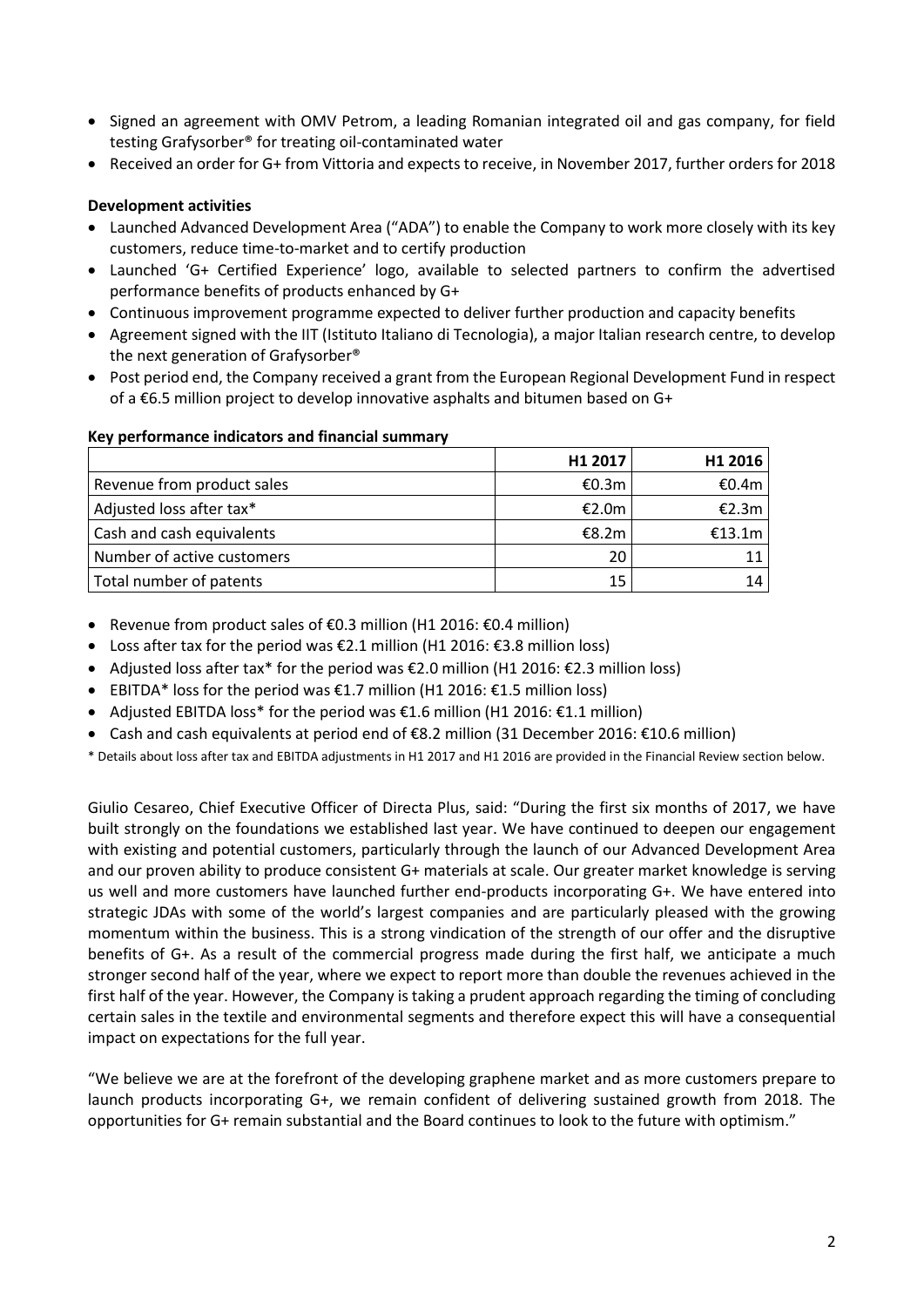# **Enquiries**

| Directa Plus plc                                                  |                  |
|-------------------------------------------------------------------|------------------|
| Giulio Cesareo, CEO                                               | +39 02 36714458  |
| Marco Ferrari, CFO                                                |                  |
|                                                                   |                  |
| <b>Cantor Fitzgerald Europe (Nominated Adviser and Broker)</b>    |                  |
| Marc Milmo, David Foreman, Callum Butterfield (Corporate Finance) | +44 20 7894 7000 |
| Mark Westcott (Sales)                                             |                  |
|                                                                   |                  |
| <b>Luther Pendragon (Financial PR)</b>                            |                  |
| Harry Chathli, Claire Norbury, Alexis Gore                        | +44 20 7618 9100 |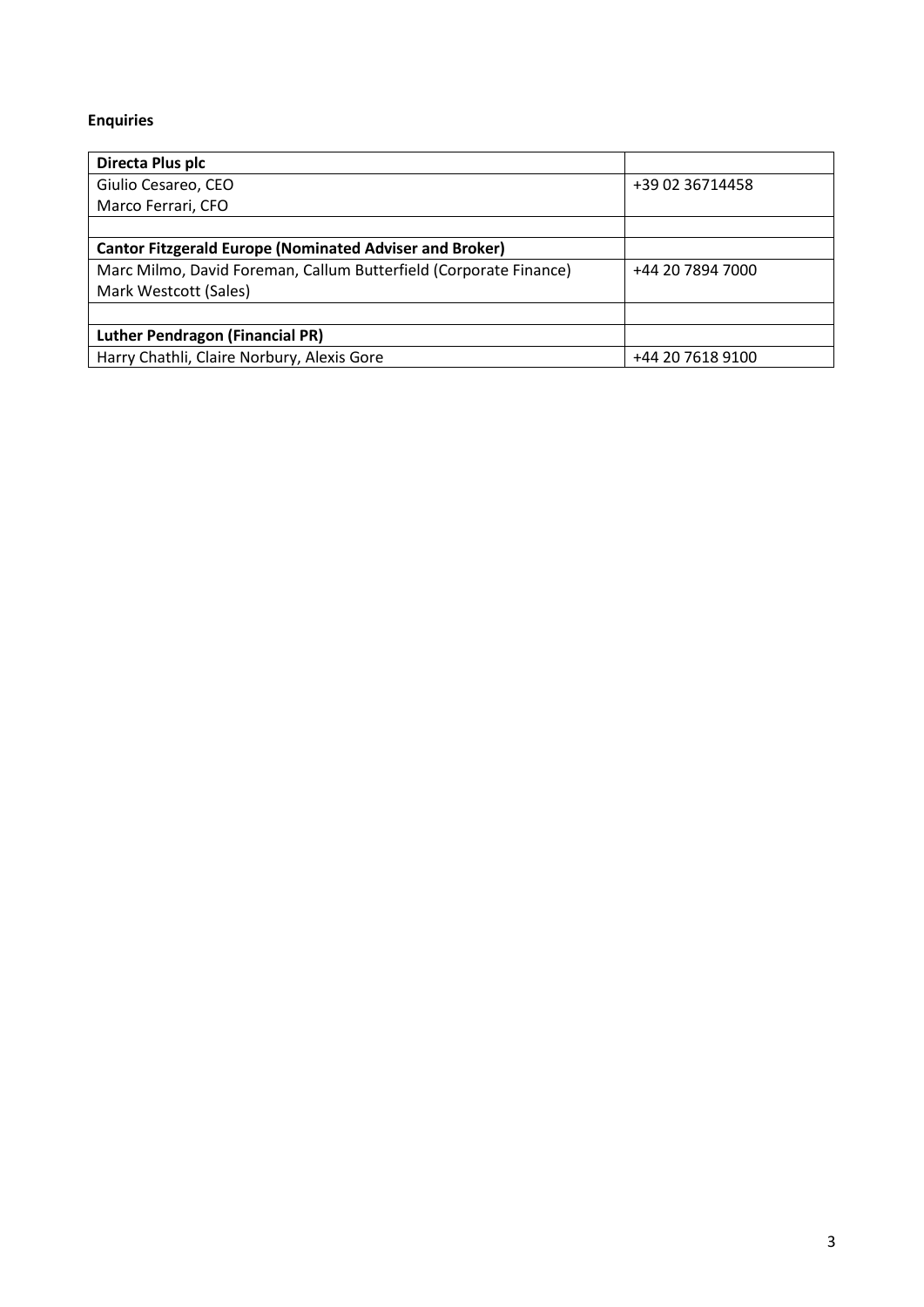# **Operating Review**

During the first six months of 2017, Directa Plus built on the foundations that it had established in the prior year of improved development and engineering capability, and much greater market knowledge of what the end customer requires from G+. The Company strengthened its relationships with existing and potential customers to enable it to provide more comprehensive solutions – which has been facilitated by the launch during the period of its Advanced Development Area. The Company also continued to improve its production processes and product development. This included signing an agreement with the IIT (Istituto Italiano di Tecnologia), a major Italian research centre, to develop the second generation of Grafysorber® for water treatment applications.

# **Commercial progress**

The momentum in commercial progress achieved during the prior year was sustained into 2017 with more customers launching further end-products incorporating the Company's graphene-based products and the Company entering into new strategic JDAs. These customers and potential customers are some of the world's largest companies operating in Directa Plus' key target markets. In addition, Directa Plus has worked extensively with its customers to develop more comprehensive solutions to support them in adjusting their production processes to better incorporate the Company's graphene-based products.

# *Textile*

By incorporating G+ products within fabrics and textiles, end-users can benefit from the thermal and electrical conductivity and bacteriostatic properties of G+, such as thermal regulation, heat dissipation, energy harvesting, data transmission and no odour effect. The Company offers two key textile products: printed G+ planar thermal circuit and G+ membrane. Directa Plus' strategy for the textile industry includes:

- Engaging with an increasing number of companies in different textile segments to broaden the promotion of existing and proven G+ products across the textile markets
- Developing the in-house sales team leveraging existing products and knowledge
- Sustaining the development of the ingredient branding strategy in order to offer a performance certification to final users, which also increases G+ brand awareness
- Establishing a global footprint as a leader in graphene products for the textile industry

In the first half of 2017, graphene sales into the textiles segment increased to €0.21 million compared with €0.03 million in H1 2016 and Directa Plus is confident that, through its developing customer base in this area, the textiles segment will be a key driver of the Company's growth.

# *Directa Textile Solutions*

During the first half of 2017, the Company continued to gain traction with Directa Textile Solutions ("DTS") following its launch in November 2016. DTS markets a complete range of graphene-based technical and highperformance membranes, and enables the Company to move further up the value chain and be positioned closer to commercial brands. In particular, the Company has gained greater access to new markets such as technical textiles. The orders received to date are already more than double the value of the Company's initial investment in DTS and the Company is pleased with the progress being made.

# *Alfredo Grassi*

The Company entered into a JDA with Alfredo Grassi S.p.A., a leading manufacturer of customised protective clothing, workwear and uniforms for private and public organisations globally. This followed detailed testing of Directa Plus' graphene by Grassi to assess the potential benefits that could be delivered by incorporating the Company's graphene into their products. Under the terms of the JDA, the companies will seek to market a range of technical textiles and garments containing Directa Plus' graphene-based products to the customers of Grassi, with the initial focus being on garments with linings printed with G+ combined with waterproof, breathable textiles.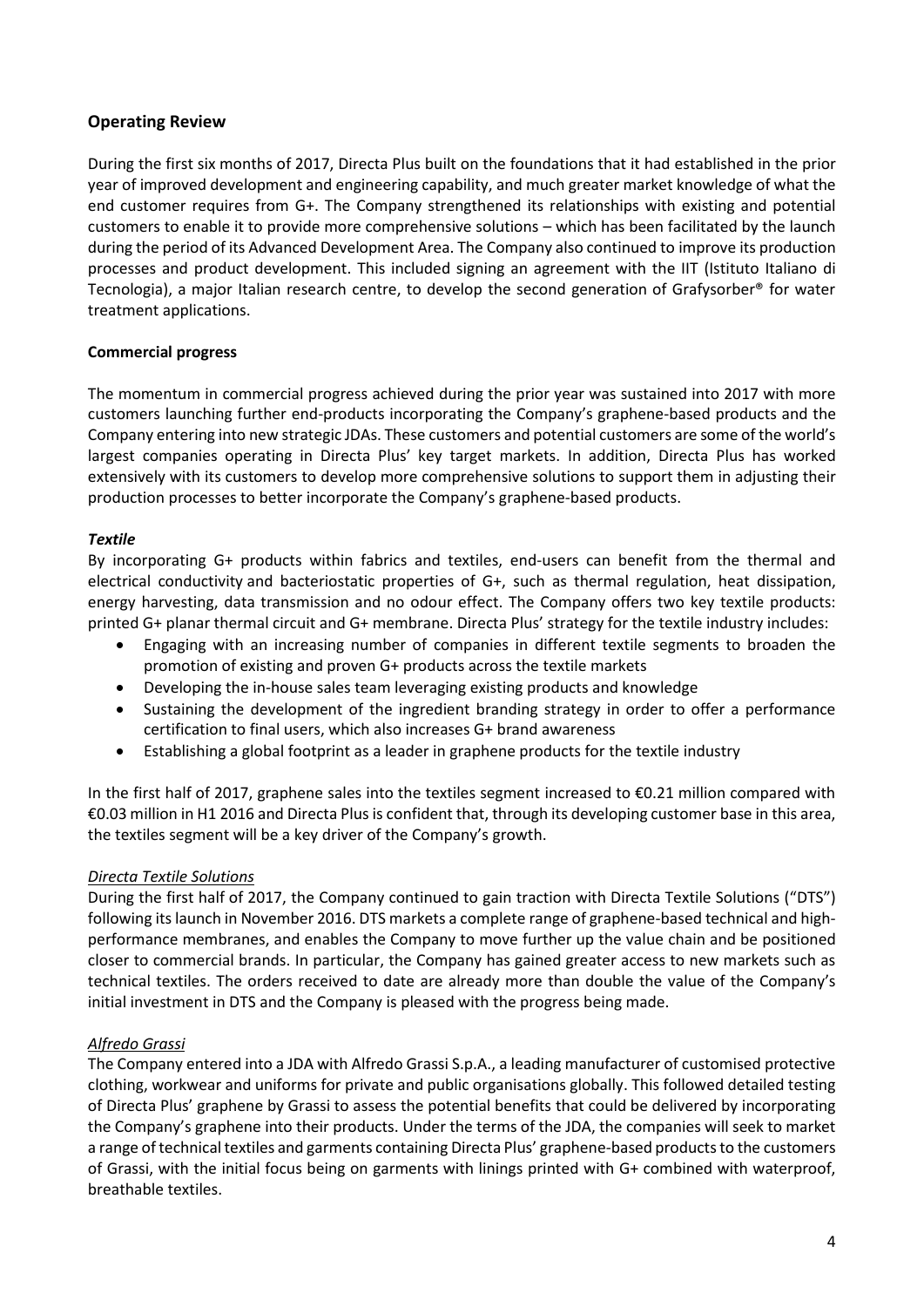The Company and Grassi believe that there is a very real market opportunity to enhance Grassi's industry garments and branded corporate wear. Through the JDA, Grassi and Directa Plus have already developed a range of workwear clothing featuring G+ that has been marketed to Grassi's clients. Following a competitive tender process, Grassi has been awarded the contract to provide an Italian state-owned company with G+ enhanced clothing for their employees. As a result, as also announced today, Directa Plus has received its first order for G+ from Grassi for inclusion in the workwear being provided under this contract. The Company is delighted at the success of this first tender with Grassi. With Grassi having a leading market position in the provision of workwear and customised uniforms across a range of sector verticals (including law enforcement, fire and safety and the military), Directa Plus is excited about the opportunities that this relationship with Grassi could yield for the Company.

## *Colmar*

During the period, Colmar, the high-end sportswear company, launched a second collection of 16 garments incorporating G+ materials. One of the new jackets, the Technologic G+, was selected as a Gold Winner in the 'Ski' category at ISPO Munich, an international multi-segment exhibition for sports businesses, which, each year, honours exceptional sporting goods.

#### *Eurojersey*

Eurojersey S.p.A., part of the Carvico group, a producer of high quality warp-knit technical fabrics, unveiled a number of prototype graphene-enhanced textiles developed in collaboration with the Company following the signing of a JDA in January 2017. The companies are now working on the first range of grapheneenhanced textiles to be marketed under Eurojersey's leading Sensitive® brand and targeting the sportswear, leisure and underwear sectors. Significant Eurojersey customers include Lululemon, Victoria's Secret, Rapha and GAP.

#### *Other*

In addition to Grassi, the Company signed a JDA with a leading global product design and sport performance brand and, post period end, the Company signed a JDA with a global leader in branded lifestyle apparel, footwear and accessories. These companies greatly value G+ materials for their non-toxicity and this is a proven and major competitive advantage for Directa Plus.

During the period, Directa Plus was awarded a grant by the European Regional Development Fund via the Lombardy regional government in respect of a  $\epsilon$ 1 million project focusing on the development of G+ membranes to enhance the thermal and electrical performance of membranes for fashion applications. The project is a collaboration between Directa Plus, the Politecnico of Milan University and two other companies, with Directa Plus as project leader. Directa Plus is investing €308k and will receive a grant of €126k following the completion of the project in December 2018. The grant is aligned with the Company's textile development strategy, and targeted to reduce costs and expand the range of high performance G+ textile products.

Post period end, the Company appointed Luca Provolo as Head of Sales, with a primary focus on the textiles market – both G+ planar circuit and G+ membrane. Luca brings significant experience in sales and business development, having worked for over 25 years at W.L. Gore & Associates, the producer of technologicallyadvanced fabrics such as GORE-TEX® and Windstopper®, as European Sales Leader for the Workwear Division and as Country Sales Leader in the Technical Fabrics Division in Italy, Spain, Portugal and Romania. Luca has been tasked with building upon his proven track record of business sales across Europe and Asia and identifying new opportunities, primarily in the textiles sector for developing partnerships with new customers. He is also responsible for building upon and strengthening the sales function of Directa Plus, as the Company increasingly progresses from the R&D phase into the sales and commercialisation phase.

#### *Environmental*

The Company's G+ product for the environmental industry, Grafysorber®, has a unique tested and proven oil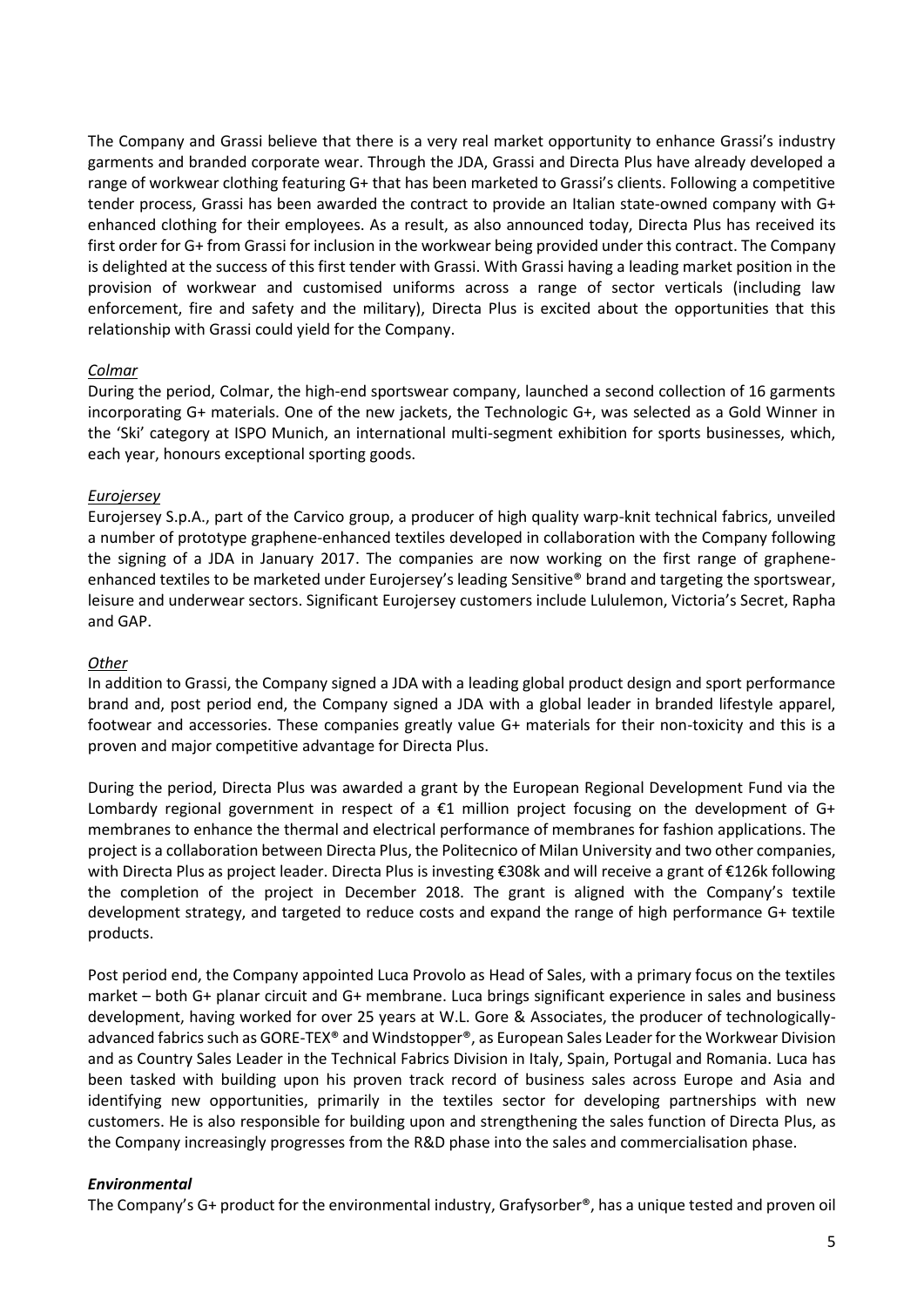adsorption capacity. Grafysorber® is able to deliver a disruptive solution in the water treatment industry where traditional products have a comparatively low effectiveness. The Company is pursuing two main paths of development:

- Directa Plus' oil adsorbent products (barriers, pillows and loose material of G+), which have been tested and endorsed, are available for sale. The Company intends to scale up its commercial footprint and develop a larger salesforce with agents and distributors to target the global market.
- The Company plans to move into the decontamination, using Grafysorber<sup>®</sup>, of produced water from oil and gas operations. A pilot plant has been established and tested at the Company's Advanced Development Area and is undergoing ongoing improvements and scale up. The Company is working closely with a major engineering company, part of one of the largest refinery groups in Europe, to develop a plant for on-field tests with several European and Middle Eastern oil companies, for commercialisation in the second half of 2018.

## *Romania*

The Company entered discussions with OMV Petrom, a Romanian integrated oil and gas company, to establish Grafysorber® as the preferred solution for their upstream decontamination and oil recovery activities and, post period end, signed an agreement to conduct field tests, which will be scheduled shortly. Directa Plus has also advanced negotiations with Oil DEPOL Group, a leading Romanian decontamination company, and Demeco, a Romanian water treatment company, who are already using Grafysorber®, for the purchase or renting of an MPU.

## *Oman*

Directa Plus continued to progress discussions in the Middle East region on the advantages of its MPUs and, as noted above, its objective is to move into the decontamination of produced water from enhanced oil recovery. This potentially represents a substantial market opportunity with Grafysorber® being a unique solution to the problem.

## *Italy*

During the period, Directa Plus, in collaboration with Eni, one of the world's largest oil and gas companies, delivered products based on Grafysorber® for decontamination activities to be performed in the oil and gas sector in Nigeria. This followed the successful testing last year of Grafysorber® by Eni. In July 2017, Eni and Directa Plus presented the test results at the 6<sup>th</sup> International Conference on Environmental Chemistry and Engineering in Rome. The Company is also in negotiation with Syndial, an Eni company that provides an integrated service in the field of environmental remediation, for the rental of an MPU.

## *Composite Materials*

In the composite materials market, the Company's G+ products can be incorporated into a variety of materials to enhance their existing properties or to confer new ones. These properties range from mechanical reinforcement to electrical/thermal conductivity to barrier and tribological properties.

Directa Plus is assisting existing clients in the development phase to expedite the commercial launch of their end-products into the market. In particular, the Company is working with a leading manufacturer of brake pads, which placed an order during H1 2017 for two different grades of G+ and the Company expects to receive another order in the second half of the year. This followed the completion in H2 2016 of a joint R&D project conducted under a JDA signed in 2015.

Also during the period, Luxottica Group S.p.A., a leader in the design, manufacture, distribution and sale of fashion, luxury and sports eyewear, launched their first Ray-Ban collection enhanced by G+. The new spectacles range was developed under a two-year JDA signed in 2015 and the Company expects to receive further revenues in the second half of the year associated with ongoing development work under the JDA.

## *Elastomers*

In the elastomers market, the Company's G+ products can be incorporated into end-products, in particular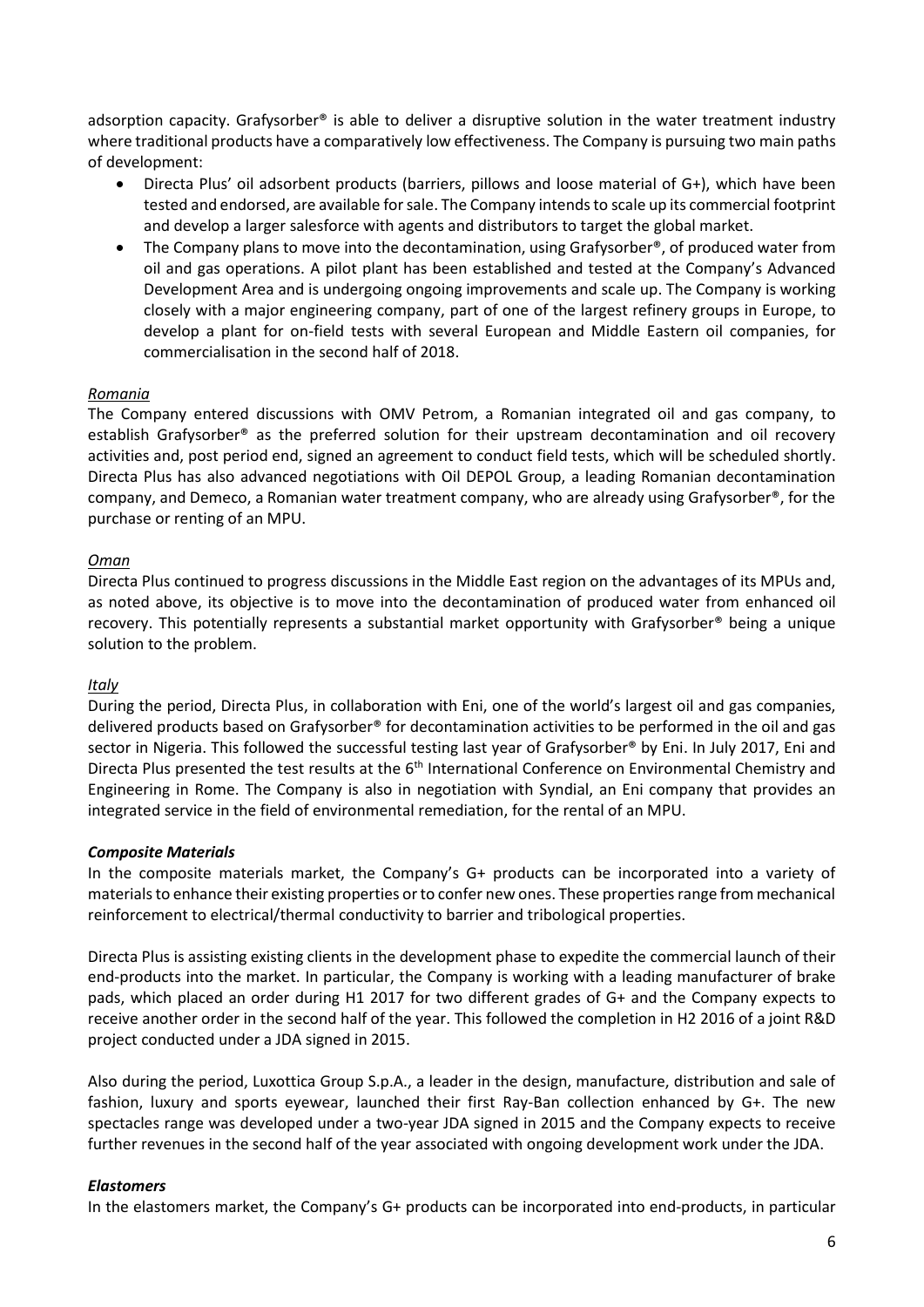tyres and rubber hoses, to enhance their technical performance with properties such as lower rolling resistance and greater grip, puncture resistance and strength. The Company's approach to developing this market includes:

- Leveraging the significant experience gained in the bike tyre industry to target motorbike and automotive markets, with the latter being a key target market for future growth. The Company has been working in the automotive tyre industry since 2016, engaging with several major global tyre companies, and remains confident in targeting the development of automotive tyres using G+ products.
- Rubber hoses and pipes represent significant potential markets and Directa Plus has been working over the last two years with global companies to bring end-products to market.
- As with the composite materials industry, Directa Plus is assisting clients in the development phase to expedite the commercial launch of their end-products into the market.

As anticipated and previously reported, the Company experienced a reduction in volume during the period of sales to Vittoria as, following robust growth in 2016 as a result of an intensive marketing campaign, the market adjusted to ongoing levels of demand across the Vittoria product range. However, post period end, Directa Plus received an order for G+ from Vittoria and expects to receive, in November 2017, further orders for 2018. The performance of cyclists using the G+ tyres continued to be strong with victories in various competitions, including the winner of the Giro d'Italia, Tom Dumoulin, who used G+ graphene tyres at every stage of the tour.

The Company signed, post period end, a JDA with a leader in branded lifestyle apparel, footwear and accessories, whose brands include a leading global footwear company for which Directa Plus will develop a sustainable solution for high performance soles. G+ materials can provide thermal conductivity, greater durability and less deformation and the Company is excited by the potential of this market opportunity.

In addition, Parker, a leading company in rubber-based applications, continued to test G+ materials in a wide range of applications.

# **Strategy and product development**

## *Launch of Advanced Development Area*

At its headquarters in Milan, the Company launched its Advanced Development Area. The newly-built, large fully-equipped space enables Directa Plus to work more closely with its customers in conducting joint research and developing and tailoring its products to suit its customers' needs, thereby reducing the time it takes for customers to launch their end-user products. The ADA has four areas that are dedicated to water treatment solutions; textile development and characterisation; development of new grades of G+ materials; and material analysis.

In the laboratory dedicated to water treatment solutions, the Company has developed a pilot plant to demonstrate the ability of Grafysorber® to absorb oil from high concentration to less than one part per million. As noted above, Directa Plus intends to scale up this pilot plant into industrial-scale continuous equipment over the next twelve months for commercialisation in the second half of 2018. Directa Plus is already working with a major engineering company that is assisting and contributing to the scale-up.

## *Product and process development*

During the first half of 2017, the Company signed an agreement with the IIT (Istituto Italiano di Tecnologia), a major and well-respected Italian research centre with more than 1,200 researchers and scientists, to develop the second generation of Grafysorber® for water treatment applications. The three-year agreement has two primary work streams. First, to develop a treatment for the external fabric of Grafysorber<sup>®</sup> booms to increase the penetration of oil and prohibit the adsorption of water, thereby maximising the oil absorption capability of the Grafysorber®. The second objective is to enable the Grafysorber® to form a porous 3D structure based on a polymeric network that "glues" the individual grains together. Both of these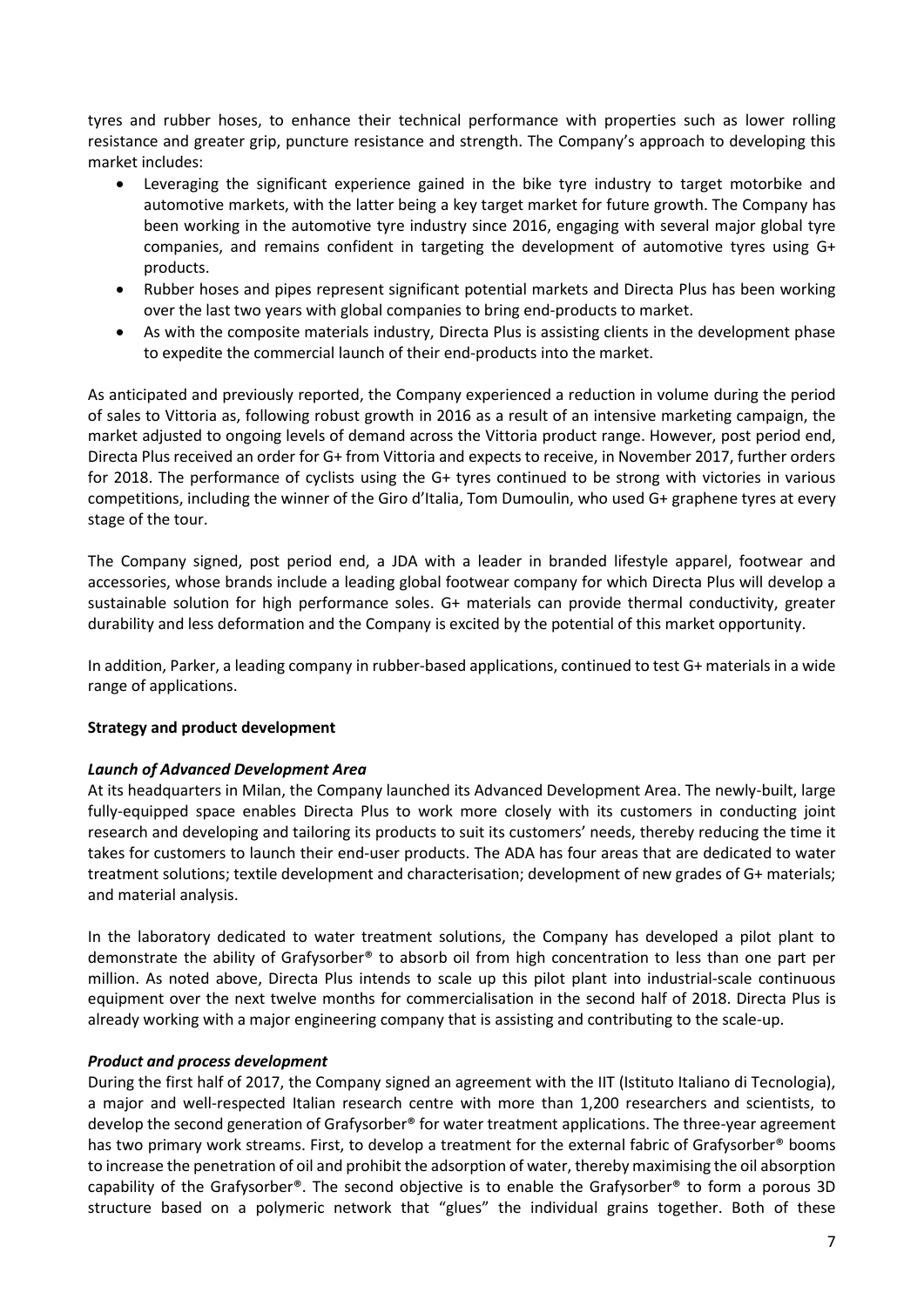improvements will increase the adsorption capability of Grafysorber® and the ease with which it can be used.

Following the significant increase in production efficiency achieved in 2016 as a result of the Throughput Project, the Company continued to seek means of improving its manufacturing process during the period. The Company expects these enhancements to deliver further production and capacity benefits.

## *Certifications*

Directa Plus successfully completed the REACH (Registration, Evaluation, Authorisation and Restriction of Chemicals) registration procedures. REACH is a regulation of the European Union that requires the registration of substances manufactured or imported into the EU in quantities of 1 tonne or more per year. It was adopted to improve the protection of human health and the environment from the risks that can be posed by chemicals, while enhancing the competitiveness of the EU chemicals industry. It also promotes alternative methods for the hazard assessment of substances in order to reduce the number of tests on animals.

In addition, the Company launched its own 'G+ Certified Experience' logo, which will be given to selected partners to display on their products after testing has shown that the products contain the right quality and quantity of G+ to achieve the performance benefits advertised. The logo also testifies to the sustainable credentials of the product. Directa Plus plans to increase its brand awareness in the areas of sustainability and innovation, which are represented by the new G+ Certified logo.

## *Grant award*

Post period end, the Company was awarded a grant from the European Regional Development Fund in respect of a €6.5 million project focusing on the development of innovative asphalts and bitumen based on G+ graphene. Directa Plus will provide the graphene-based products, and will work in collaboration with a leading asphalt additive producer, a company active in the waste management industry, as well as the Milano Bicocca University. Directa Plus expects to invest €419k and receive a grant of €214k following completion of the project in October 2019. The grant is aligned with the Company's development strategy for Grafysorber®: after being used to treat an oil spill or for decontamination of produced water, the exhausted material can be utilised in asphalt to increase the mechanical and thermal properties. The Company believes that the market opportunity exists and that this project will expedite the commercial adoption of Grafysorber® for use in asphalt and bitumen.

## *Project selection*

All new projects in all of Directa Plus' key markets will be pursued only after careful assessment of resources required to complete the project compared with potential market opportunity and timing thereof.

# **Financial Review**

Revenue for the first half of 2017 was €0.3 million (H1 2016: €0.4 million), with the decline being a result of a reduction in volume of sales into the bicycle tyre segment as the market adjusted to ongoing levels of demand across Vittoria's product range. Excluding sales into the bicycle tyre segment, revenues grew by approximately 200% from €0.1 million in H1 2016 to €0.3 million in H1 2017. Other income (which includes grants received by the Company) was €0.05 million (H1 2016: €0.04 million). Whilst grants are important, the Company is primarily focused on commercial and applications development, rather than applying for grants that are inconsistent with the business' principal strategies.

An investment in tangible and intangible assets of €0.4 million (H1 2016: €0.1 million) was incurred during the period, mainly relating to the purchase of equipment for the newly-built ADA and for the purchase of equipment under the Throughput Project to improve the manufacturing process.

The loss after tax during H1 2017 was €2.1 million compared with €3.8 million loss during H1 2016. The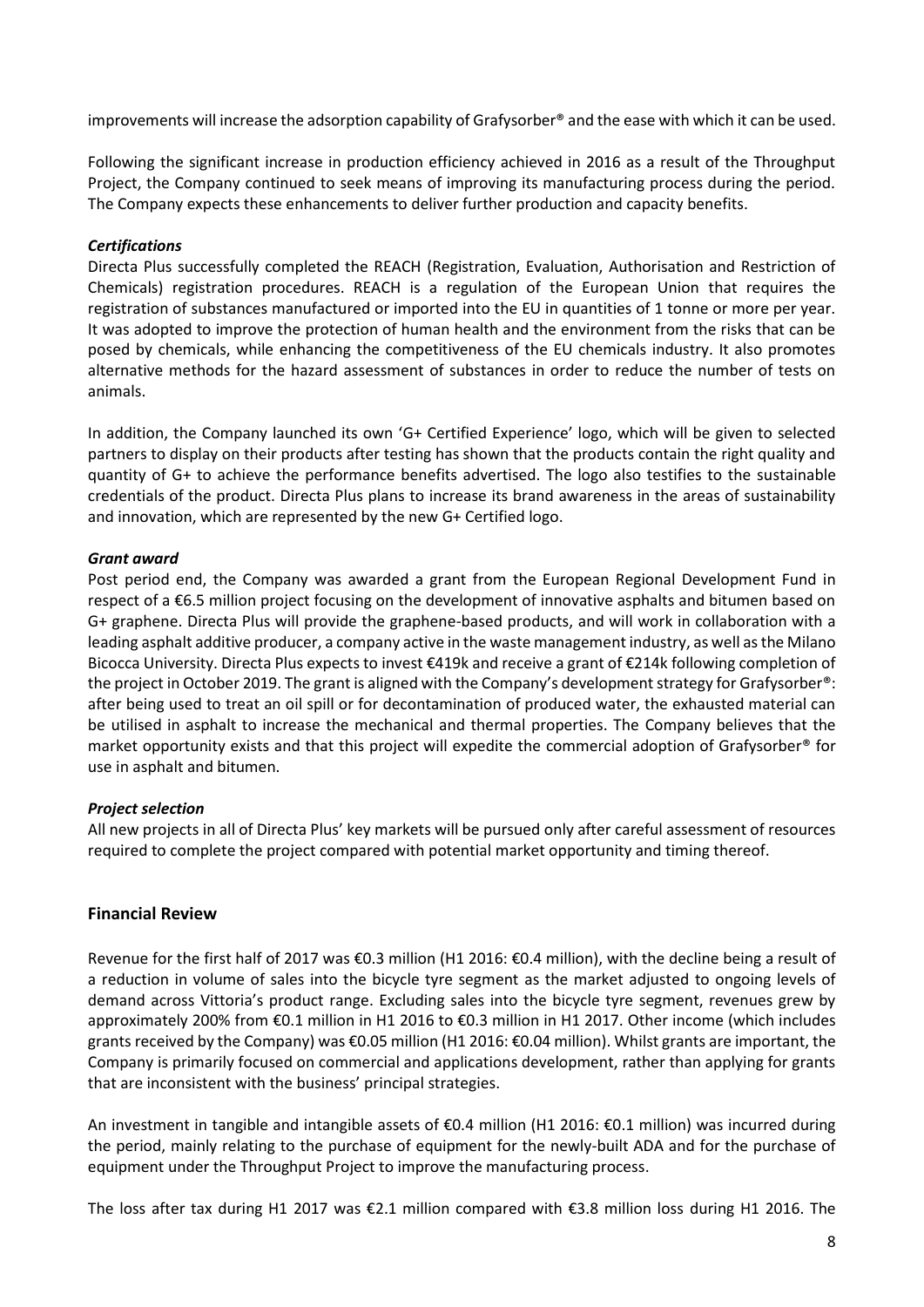reduction was primarily due to a decrease in finance expenses (€0.9 million) and the expenses incurred in H1 2016 associated with the fair value adjustment of the embedded derivative associated with the convertible loan notes (€1.0 million), offset slightly by the increase in EBITDA loss (€0.2 million). The EBITDA loss for the period was €1.7 million compared with €1.5 million loss for H1 2016, with the increase primarily due to the lower revenue and an increase in raw material and consumables expenses. On an adjusted basis, loss after tax for H1 2017 was €2.0 million (H1 2016: €2.3 million loss) and the adjusted EBITDA loss was €1.6 million (H1 2016: €1.1 million loss). Further details on the adjustments are contained in the tables below:

| Adjusted Loss (€m)              | H <sub>1</sub> 2017      | H1 2016 |
|---------------------------------|--------------------------|---------|
| Losses of the period            | (2.1)                    | (3.8)   |
| Non recurring IPO costs         | $\overline{\phantom{0}}$ | 0.43    |
| Fair value movement of embedded |                          | 1.04    |
| derivative                      |                          |         |
| Share option costs              | 0.1                      |         |
| <b>Adjusted losses</b>          | (2.0)                    | (2.3)   |
|                                 |                          |         |

| Adjusted EBITDA (€m)             | H <sub>1</sub> 2017 | H <sub>1</sub> 2016 |
|----------------------------------|---------------------|---------------------|
| Result from operating activities | (2.0)               | (1.8)               |
| D&A                              | 0.3                 | 0.3                 |
| <b>EBITDA</b>                    | (1.7)               | (1.5)               |
| Share option costs               | 0.1                 |                     |
| Non-recurring IPO costs          |                     | 0.4                 |
| <b>Adjusted EBITDA losses</b>    | (1.6)               | (1.1)               |

There was a significant increase in the level of inventory in H1 2017 compared with the first half of the prior year and as at 31 December 2016 as the Company prepared for anticipated production demand. However, by producing in industrial quantities, the Company benefited from economies of scale and gained a greater understanding of how to improve the production process to increase efficiency.

Cash and cash equivalents at 30 June 2017 were €8.2 million (31 December 2016: €10.6 million) with the reduction primarily due to operational losses incurred and capital expenditure.

# **Outlook**

In 2017, the Company has been engaged in a continuous improvement programme that is delivering additional efficiencies and capacity benefits and further progress is expected, underpinning Directa Plus' proven ability to produce consistent, certified production at scale. This is a key consideration for the growing list of customers who have launched, or who are preparing to launch, products incorporating G+ and an area of significant competitive advantage for the business.

Graphene is a highly innovative and disruptive material, with outstanding properties and substantial potential. During 2017, the Company has continued to refine its range of G+ materials and, along with the launch of its Advanced Development Area, this has enabled the business to continue to deepen its engagement with existing and potential customers and to embed G+ into their processes and supply chains. The Company has continued to enter into strategic JDA arrangements with some of the world's largest companies and this is testament to the growing momentum in the business and a vindication of the strength of the Company's positioning. The Board is pleased with recent achievements, in particular the receipt of a significant order from Grassi where prospects for further growth are promising.

The Company has built strongly on the foundations that were established last year and, as a result of the commercial progress that has been made, the Board anticipates a stronger second half performance, where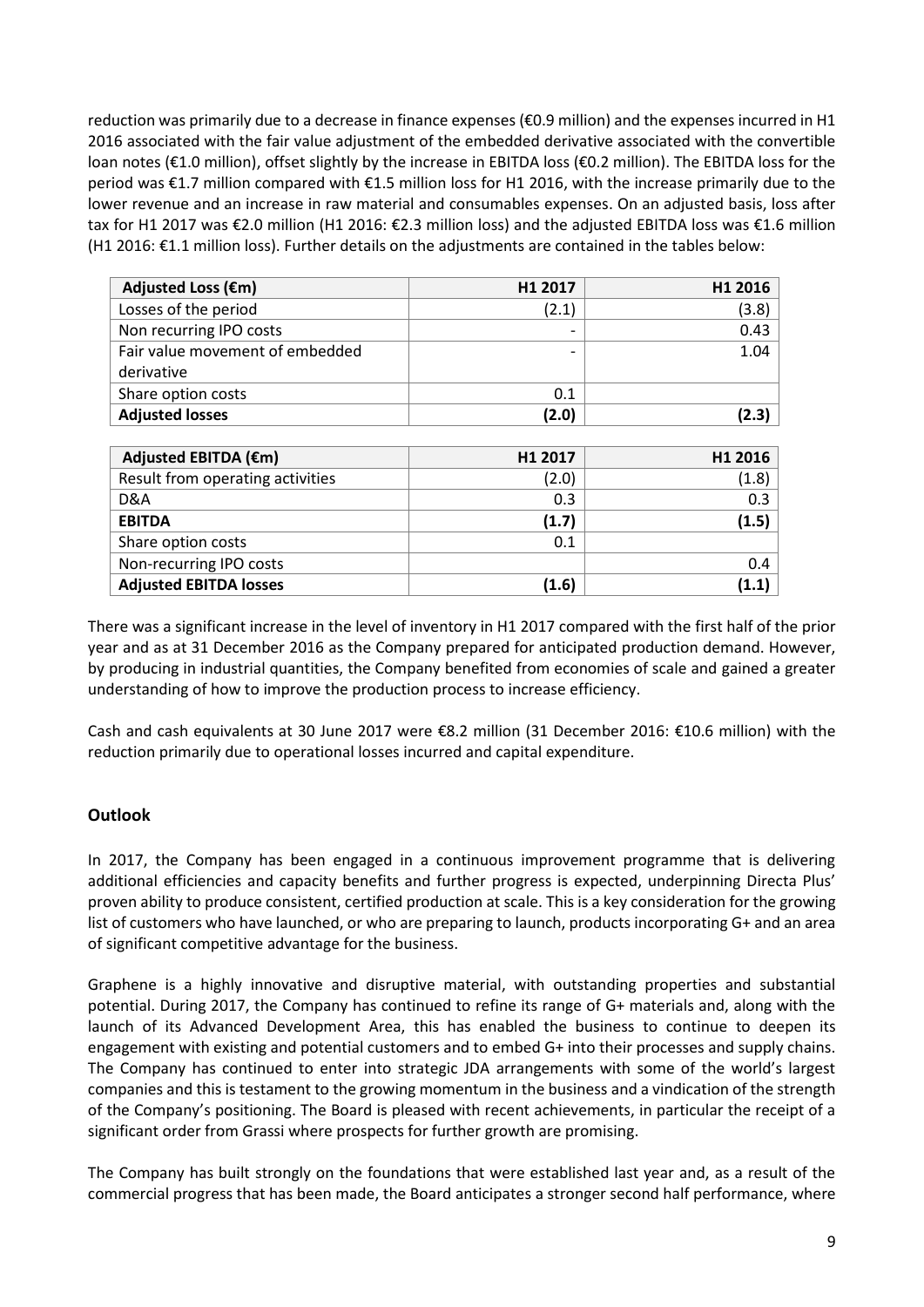it expects to report more than double the revenues achieved in the first half of the year. However, the Company is taking a prudent approach regarding the timing of concluding certain sales in the textile and environmental segments and therefore expect this will have a consequential impact on expectations for the full year.

With more customers preparing to launch products incorporating G+, the business is well-placed to deliver sustained growth from 2018. The opportunities for G+ remain substantial and the Board continues to look to the future with optimism.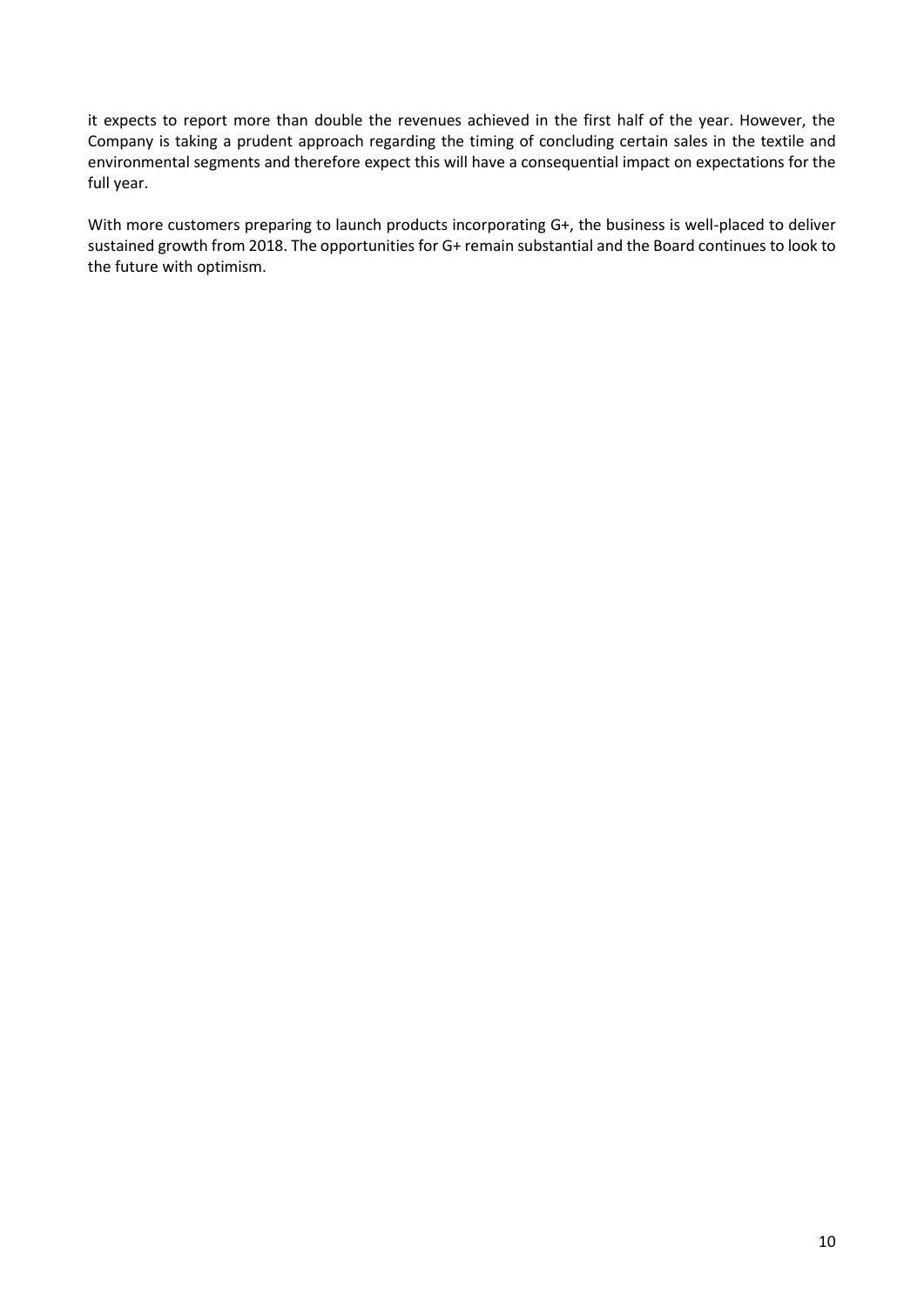# **CONSOLIDATED STATEMENT OF COMPREHENSIVE INCOME**

## **For the six months ended 30 June 2017**

| In euro                                                          | <b>Note</b>    | (Unaudited)   | (Unaudited) | <b>Audited</b> |
|------------------------------------------------------------------|----------------|---------------|-------------|----------------|
|                                                                  |                | 30 Jun 2017   | 30 Jun 2016 | 31 Dec 2016    |
| <b>Continuing operations</b>                                     |                |               |             |                |
| Revenue                                                          |                | 278,492       | 403,303     | 738,028        |
| Other income                                                     |                | 52,850        | 37,659      | 79,733         |
| Changes in inventories of finished goods and<br>work in progress |                | 220,287       | 79,897      | 450,843        |
| Raw materials and consumables used                               | $\overline{2}$ | (191, 329)    | (80, 766)   | (169, 643)     |
| Employee benefits expenses                                       |                | (1,037,761)   | (881, 686)  | (1,784,094)    |
| Depreciation and amortisation                                    |                | (318, 725)    | (263,892)   | (572, 402)     |
| Other expenses                                                   | 3              | (1,007,406)   | (1,056,572) | (2,981,032)    |
| <b>Results from operating activities</b>                         |                | (2,003,592)   | (1,762,057) | (4, 238, 567)  |
| Fair value movement on embedded                                  |                |               | (1,039,473) | (1,039,473)    |
| derivative                                                       |                |               |             |                |
| Finance income                                                   |                | 808           | 1,393       | 4,230          |
| Finance expenses                                                 | 4              | (102, 073)    | (983, 984)  | (1, 151, 135)  |
| <b>Net finance costs</b>                                         |                | (101, 265)    | (2,022,064) | (2, 186, 378)  |
|                                                                  |                |               |             |                |
| Loss before tax                                                  |                | (2, 104, 857) | (3,784,123) | (6,424,945)    |
| Tax expense                                                      |                |               |             |                |
| Loss after tax                                                   |                | (2, 104, 857) | (3,784,123) | (6,424,945)    |
| Loss from continuing operations                                  |                | (2, 104, 857) | (3,784,123) | (6,424,945)    |
| Loss of the period                                               |                | (2, 104, 857) | (3,784,123) | (6,424,945)    |
|                                                                  |                |               |             |                |
| Other Comprehensive income items that will                       |                |               |             |                |
| not be reclassified to profit or loss                            |                |               |             |                |
| Defined Benefit Plan remeasurement gains<br>and losses           |                | (5,947)       | (6, 156)    | 150            |
| Other comprehensive income for the year<br>(net of tax)          |                | (5, 947)      | (6, 156)    | 150            |
| Total comprehensive income for the year                          |                | (2, 110, 804) | (3,790,279) | (6,424,795)    |
| Loss attributable to                                             |                |               |             |                |
| Owner of the Partner                                             |                | (2, 108, 448) | (3,784,123) | (6,422,019)    |
| Non-controlling interests                                        |                | 3,591         |             | (2,926)        |
|                                                                  |                | (2, 104, 857) | (3,784,123) | (6,424,945)    |
| Total Comprehensive income attributable to                       |                |               |             |                |
| Owner of the Partner                                             |                | (2, 114, 395) | (3,790,279) | (6,421,869)    |
| Non-controlling interests                                        |                | 3,591         |             | (2,926)        |
|                                                                  |                | (2, 110, 804) | (3,790,279) | (6,424,795)    |
| <b>Earning per share</b>                                         |                |               |             |                |
| Basic earnings per share                                         |                | (0.05)        | (0.15)      | (0.19)         |
| Diluted earnings per share                                       |                | (0.05)        | (0.15)      | (0.19)         |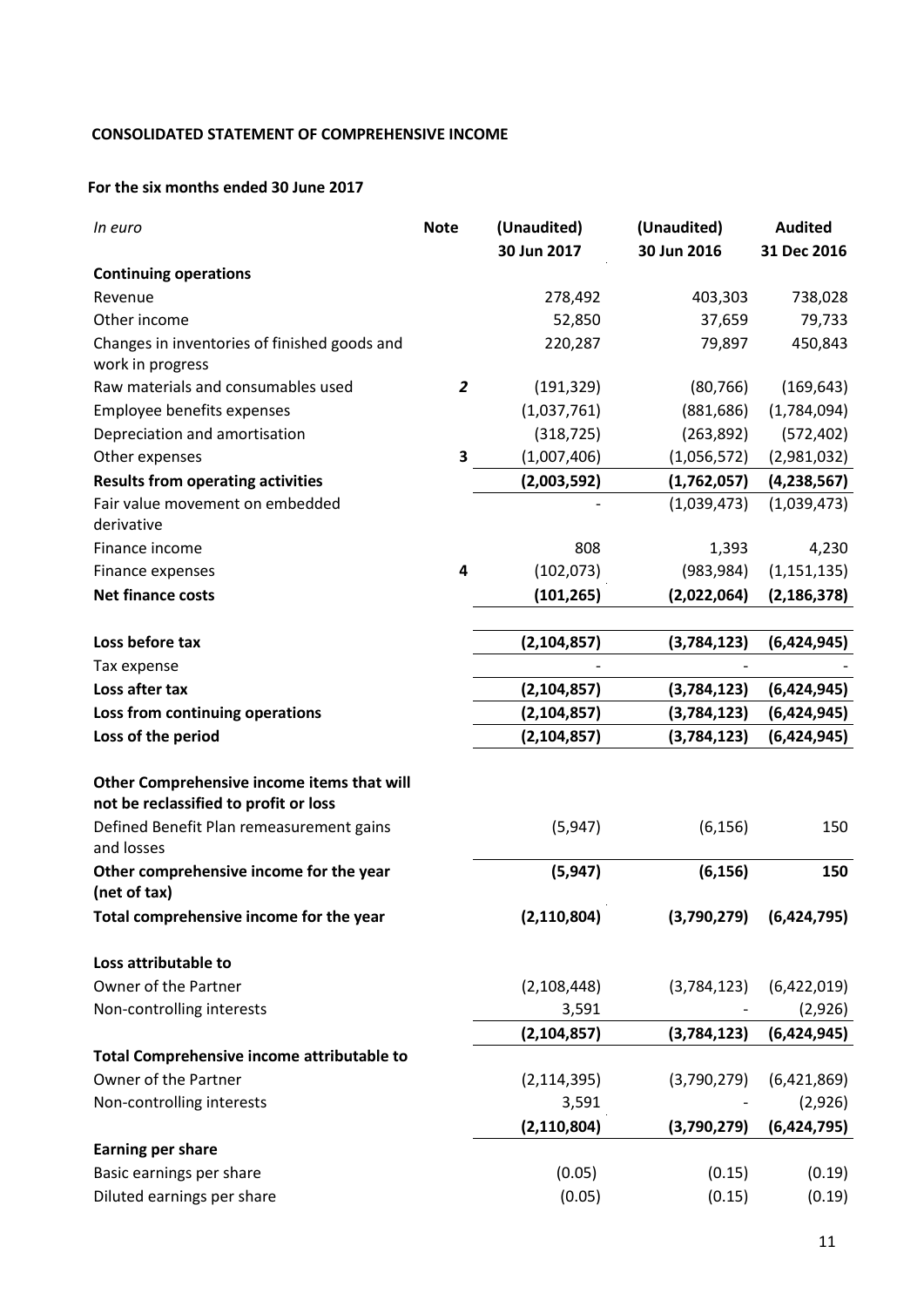# **CONSOLIDATED STATEMENT OF FINANCIAL POSITION**

## **As at 30 June 2017**

| In euro                                       | <b>Note</b> | (Unaudited)  | (Unaudited) | <b>Audited</b> |
|-----------------------------------------------|-------------|--------------|-------------|----------------|
|                                               |             | 30 June 2017 | 30 Jun 2016 | 31 Dec 2016    |
| <b>Assets</b>                                 |             |              |             |                |
| Intangible assets                             |             | 1,647,825    | 1,758,255   | 1,726,602      |
| Property, plant and equipment                 |             | 1,418,515    | 1,118,364   | 1,283,184      |
| <b>Non-current assets</b>                     |             | 3,066,340    | 2,876,619   | 3,009,786      |
| Inventories                                   | 5           | 825,661      | 192,800     | 606,065        |
| Trade and other receivables                   |             | 950,347      | 1,710,637   | 1,092,892      |
| Prepayments                                   |             | 96,406       | 63,663      | 77,446         |
| Cash and cash equivalent                      |             | 8,216,061    | 13,054,160  | 10,570,211     |
| <b>Current assets</b>                         |             | 10,088,475   | 15,021,260  | 12,346,614     |
| <b>Total assets</b>                           |             | 13,154,815   | 17,897,879  | 15,356,400     |
|                                               |             |              |             |                |
| <b>Equity</b>                                 |             |              |             |                |
| Share capital                                 |             | 142,628      | 142,628     | 142,628        |
| Share premium                                 |             | 19,973,996   | 19,973,996  | 19,973,996     |
| <b>Retained Earnings</b>                      |             | (8,541,468)  | (4,058,370) | (6, 552, 965)  |
| <b>Equity attributable to owners of Group</b> |             | 11,575,156   | 16,058,254  | 13,563,659     |
| Non-controlling interest                      |             | 25,819       |             | 22,228         |
| <b>Total equity</b>                           |             | 11,600,975   | 16,058,254  | 13,585,887     |
|                                               |             |              |             |                |
| <b>Liabilities</b>                            |             |              |             |                |
| Loans and borrowings                          |             | 480,437      | 572,753     | 454,600        |
| Employee benefits                             |             | 265,477      | 208,877     | 227,358        |
| <b>Non-current liabilities</b>                |             | 745,914      | 781,630     | 681,958        |
| Loans and borrowing                           |             | 96,018       | 250,271     | 238,134        |
| Trade payables and other payables             |             | 711,908      | 807,724     | 850,421        |
| <b>Current liabilities</b>                    |             | 807,926      | 1,057,995   | 1,088,555      |
| <b>Total liabilities</b>                      |             | 1,553,840    | 1,839,625   | 1,770,513      |
| <b>Total equity and liabilities</b>           |             | 13,154,815   | 17,897,879  | 15,356,400     |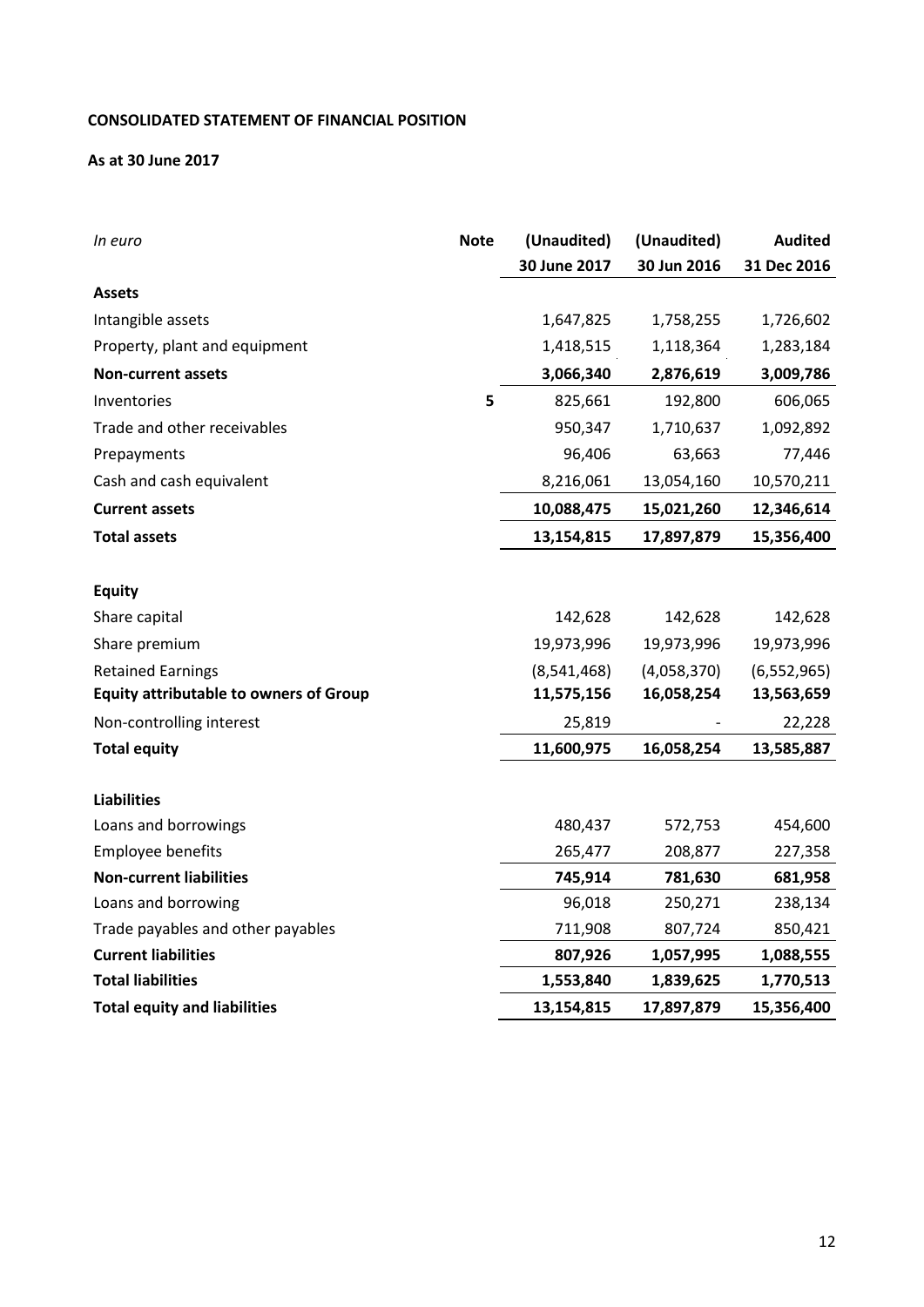## **CONSOLIDATED STATEMENT OF CHANGES IN EQUITY**

## **For the six months ended 30 June 2016**

|                                                       | <b>Share</b> | <b>Share</b> | <b>Retained</b> | <b>Total</b>  | Non-controlling | <b>Total</b>  |
|-------------------------------------------------------|--------------|--------------|-----------------|---------------|-----------------|---------------|
| In euro                                               | Capital      | premium      | earnings        |               | interests       | <b>Equity</b> |
| At 01 January 2016                                    | 503,100      | 3,885,816    | (6, 281, 318)   | (1,892,401)   |                 | (1,892,401)   |
| Loss for the year period                              |              |              | (3,784,123)     | (3,784,123)   |                 | (3,784,123)   |
| Other comprehensive loss                              |              |              | (8, 491)        | (8, 491)      |                 | (8, 491)      |
| Total comprehensive loss for the period               |              |              | (3,792,614)     | (3,792,614)   |                 | (3,792,614)   |
| Share reduction                                       | (439, 649)   |              | 439,649         |               |                 |               |
| Cancellation of share premium account                 |              | (3,885,816)  | 3,885,816       |               |                 |               |
| Issue of ordinary share capital                       | 79,177       | 19,973,996   |                 | 20,053,173    |                 | 20,053,173    |
| Share-based payment reserve                           |              |              | 19,409          | 19,409        |                 | 19,409        |
| Convertible loan (embedded derivative)                |              |              | 1,670,687       | 1,670,687     |                 | 1,670,687     |
| Balance at 30 June 2016 (Unaudited)                   | 142,628      | 19,973,996   | (4,058,370)     | 16,058,254    |                 | 16,058,254    |
| Loss for the year period                              |              |              | (2,637,896)     | (2,637,896)   | (2,926)         | (2,640,822)   |
| Other comprehensive income                            |              |              | 8,641           | 8,641         |                 | 8,641         |
| Total comprehensive loss for the period               |              |              | (2,629,255)     | (2,629,255)   | (2,926)         | (2,632,181)   |
| Non controlling interest in Directa Textile Solutions |              |              |                 |               | 25,154          | 25,154        |
| Share-based payment reserve                           |              |              | 134,659         | 134,659       |                 | 134,659       |
| <b>Balance at 31 December 2016 (Audited)</b>          | 142,628      | 19,973,996   | (6, 552, 965)   | 13,563,659    | 22,228          | 13,585,887    |
| Loss for the year period                              |              |              | (2, 108, 448)   | (2, 108, 448) | 3,591           | (2, 104, 857) |
| Other comprehensive loss                              |              |              | (5, 947)        | (5, 947)      |                 | (5, 947)      |
| Total comprehensive loss for the period               |              |              | (2, 114, 394)   | (2, 114, 394) | 3,591           | (2, 110, 803) |
| Share-based payment reserve                           |              |              | 125,893         | 125,893       |                 | 125,893       |
| Balance at 30 June 2017 (Unaudited)                   | 142,628      | 19,973,996   | (8,541,468)     | 11,575,156    | 25,819          | 11,600,975    |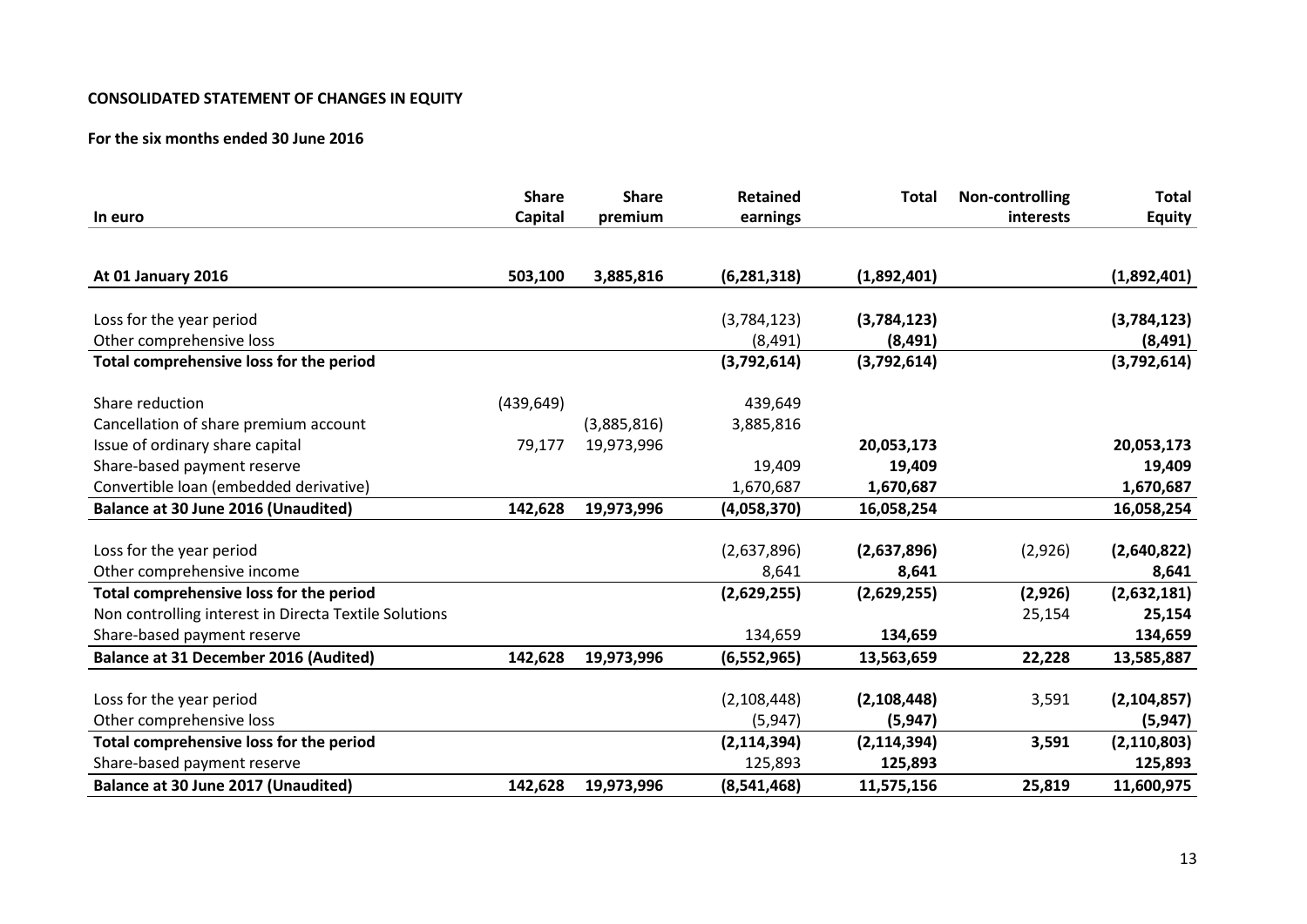# **CONSOLIDATED STATEMENT OF CASH FLOW**

**For the six months ended 30 June 2017** 

|                                                                       | (Unaudited)   | (Unaudited)   | <b>Audited</b> |
|-----------------------------------------------------------------------|---------------|---------------|----------------|
|                                                                       | 30 June 2017  | 30 Jun 2016   | 31 Dec 2016    |
| Loss for the year                                                     | (2, 104, 857) | (3,784,123)   | (6,424,945)    |
| Adj for:                                                              |               |               |                |
| Depreciation                                                          | 182,197       | 133,682       | 317,258        |
| Amortisation of intangible assets                                     | 135,838       | 130,211       | 267,105        |
| Write off                                                             | 8,554         |               | 909,763        |
| Fair value movement on derivative                                     |               | 1,039,473     | 1,039,473      |
| Share based option payment cost                                       | 125,893       | 19,409        | 154,068        |
| <b>IPO Costs</b>                                                      |               |               | 427,903        |
| Finance income                                                        | (808)         | (1, 393)      | (4, 230)       |
| Finance expense                                                       | 102,073       | 983,984       | 1,151,136      |
| <b>Operating cash flow before working</b>                             |               |               |                |
| capital changes                                                       | (1,551,110)   | (1, 478, 757) | (2, 162, 469)  |
| (Increase) / decrease in inventories                                  | (220, 287)    | (79, 897)     | (450, 843)     |
| (Increase) / decrease in trade and other                              |               |               |                |
| receivables, prepayments                                              | 115,722       | (433, 374)    | (654, 509)     |
| Increase / (decrease) in trade and other                              |               |               |                |
| payables                                                              | (160, 824)    | 35,606        | (8, 101)       |
| Increase / (decrease) in provisions and                               |               |               |                |
| employee benefits                                                     | 29,352        | 29,434        | 56,406         |
| Net cash used in operating activities                                 | (1,787,147)   | (1,926,988)   | (3, 219, 516)  |
| Cash flows from investing activities                                  |               |               |                |
| Interest received                                                     | 808           | 1,393         | 4,230          |
| Investment in intangible assets                                       | (57,061)      | (69, 350)     | (168, 716)     |
| Loan to associate                                                     |               |               | (50, 939)      |
| Consideration paid for acquisition of                                 |               |               |                |
| subsidiary net of cash acquired<br>Acquisition of property, plant and |               |               | (58, 718)      |
| equipment                                                             | (295, 218)    | (27, 710)     | (377, 246)     |
| Net cash used in investing activities                                 | (351, 471)    | (95, 667)     | (651, 389)     |
|                                                                       |               |               |                |
| <b>Cash flows from financing activities</b>                           |               |               |                |
| Proceeds from IPO                                                     |               | 14,835,299    | 14,408,156     |
| <b>Interest Paid</b>                                                  | (10,058)      | (47, 420)     | (52, 195)      |
| Drawdown of financial debt                                            |               |               |                |
| <b>Repayment of borrowings</b>                                        | (116, 280)    | (960, 414)    | (989, 696)     |
| Net cash generated from financing                                     |               |               |                |
| activities                                                            | (126, 338)    | 13,827,465    | 13,366,265     |
| Net increase in cash and cash equivalent                              | (2,264,956)   | 11,804,810    | 9,495,360      |
| <b>Effect of exchange rate changes</b>                                | (89, 194)     | (782, 300)    | (956, 799)     |
| Cash and cash equivalents at beginning                                |               |               |                |
| of the period                                                         | 10,570,211    | 2,031,650     | 2,031,650      |
| Cash and cash equivalents at end of the<br>period                     | 8,216,061     | 13,054,160    | 10,570,211     |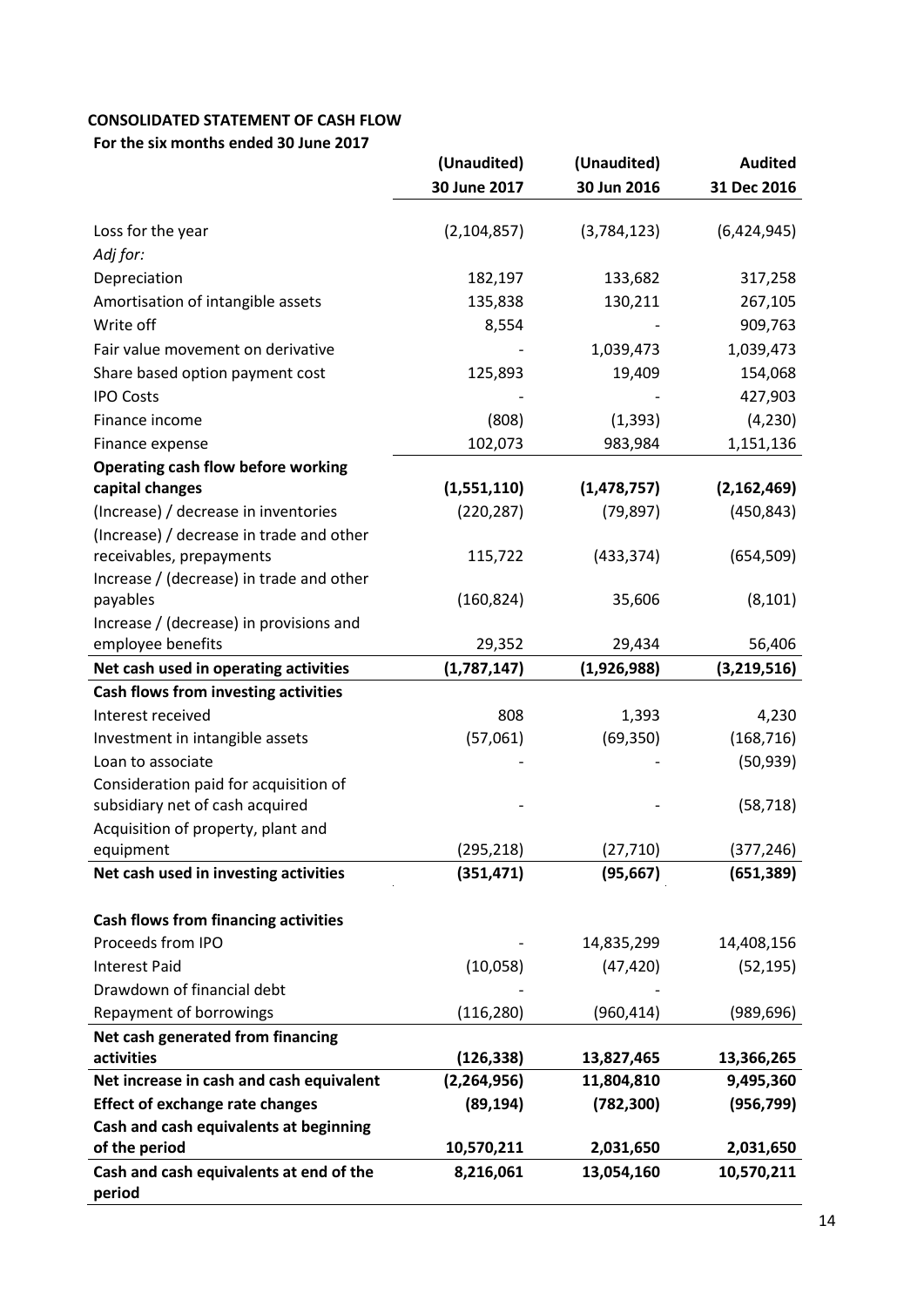## **NOTES TO THE CONSOLIDATED FINANCIAL STATEMENTS FOR THE 6 MONTHS ENDED 30 JUNE 2017**

## **1. Basis of preparation**

## **(a) Statement of compliance**

The financial information contained in this announcement does not constitute statutory financial statements within the meaning of Section 435 of the Companies Act 2006.

The financial information for the six months ended 30 June 2017 is unaudited. In the opinion of the Directors, the financial information for the period fairly represents the financial position of the Company. Results of operations and cash flows for the period are in compliance with International Financial Reporting Standards as adopted by the EU ('EUIFRS'). The accounting policies, estimates and judgements applied are consistent with those disclosed in the Company's statutory financial statements for the year ended 31 December 2016. These financial statements should be read in conjunction with the historical financial information for 31 December 2016 published in the annual report.

All financial information is presented in Euro, unless otherwise disclosed.

The Directors of the Company approved the financial information included in the results on 27 September 2017.

## **(b) Basis of measurement**

The financial statements have been prepared on the historical cost basis unless otherwise stated.

## **(c) Functional and presentation currency**

These financial statements are presented in Euro ( $\epsilon$ ) and is considered by the Directors to be the most appropriate presentation currency to assist the users of the financial statements. The functional currency of the Company and operating subsidiary is Euro (' $\varepsilon$ ').

# **(d) Going concern**

As a result of this review, the Directors believe that the Company has sufficient resources and working capital to meet their present and foreseeable obligations for a period of at least twelve months from approval of these financial statements. Accordingly, they continue to adopt the going concern basis in preparing the Company financial statements.

## **2. Raw materials and consumables**

The amount of €191,329 (H1 2016: €80,766) refers to materials for production, consumption by laboratory and includes the effect of the acquisition made.

## **3. Results from operating activities**

Other expenses include:

| €             | 30 Jun 2017 | 30 Jun 2016 | 31 Dec 2016 |
|---------------|-------------|-------------|-------------|
| Consultancies | 467,984     | 734,355     | 1,152,474   |
| G&A           | 150,712     | 58,873      | 1,121,497   |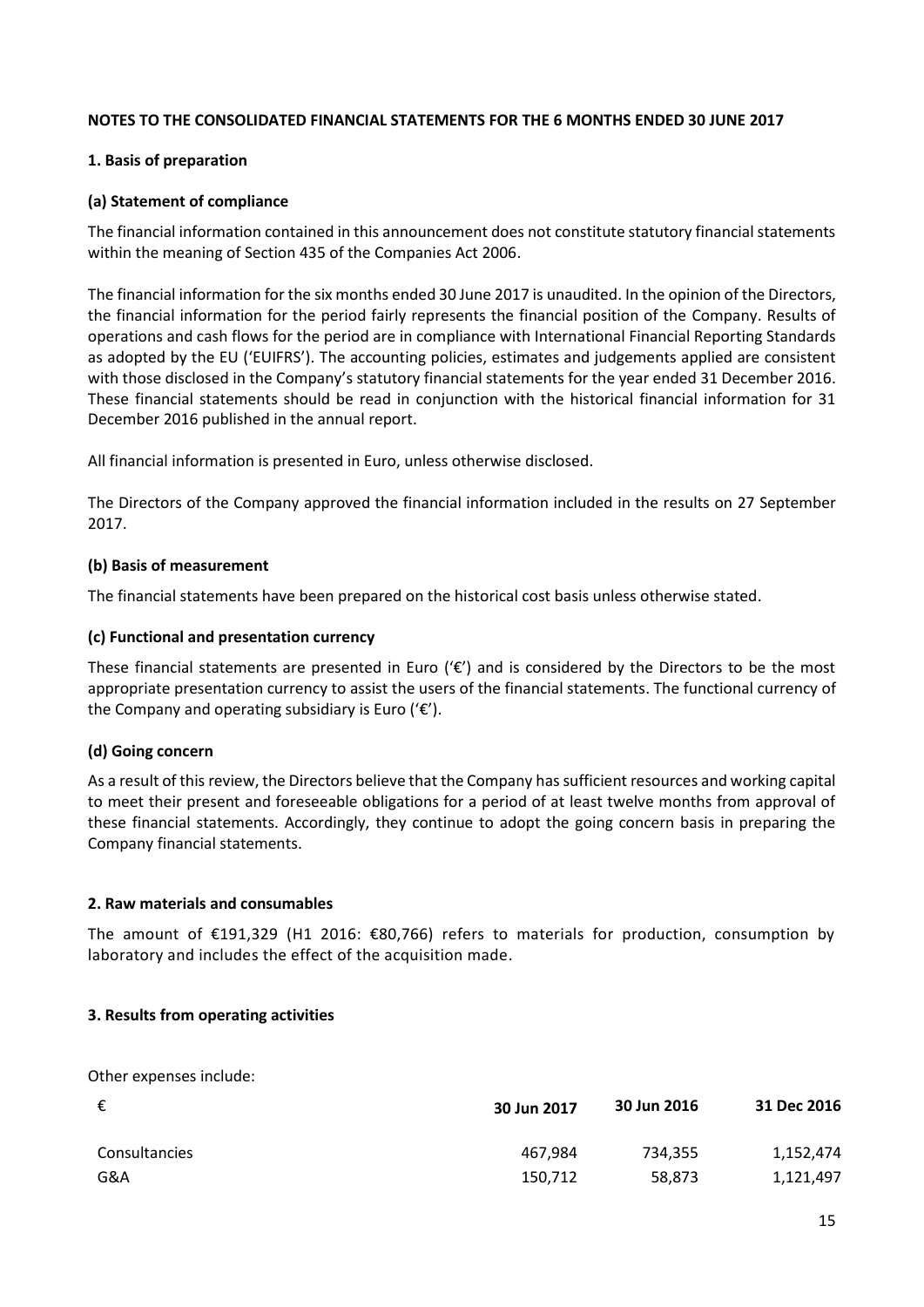| 1,007,406 | 1,056,572 | 2,981,032 |
|-----------|-----------|-----------|
| 178.298   | 94.461    | 345.463   |
| 91.356    | 66.656    | 143,951   |
| 119,055   | 102.227   | 217,647   |
|           |           |           |

#### **4. Finance expenses**

Finance expenses include:

| €                                           | 30 Jun 2017 | 30 Jun 2016 | 31 Dec 2016 |
|---------------------------------------------|-------------|-------------|-------------|
| Interest on loans and other financial costs | 4,318       | 191,501     | 197,169     |
| Interest on financial leasing               | 5,740       | 7,975       | 14,576      |
| Interest cost for benefit plan              | 2,821       | 2,210       | 4,614       |
| Foreign exchanges losses                    | 89,194      | 782,298     | 934,777     |
| <b>Total</b>                                | 102,073     | 983,984     | 1,151,136   |

# **5. Earnings per share**

The earnings per share have been calculated using the weighted average of ordinary shares. The Company was loss making for all periods presented. Therefore the dilutive effect of share options has not been taken account of in the calculation of diluted earnings per share, since this would decrease the loss per share for each of the period reported.

|                                    | Change in  | <b>Total</b> |             | Weighted   |
|------------------------------------|------------|--------------|-------------|------------|
|                                    | number of  | number of    |             | number of  |
|                                    | ordinary   | ordinary     |             | ordinary   |
|                                    | shares     | shares       | <b>Days</b> | shares     |
| At 1 January 2016                  |            | 503,100      |             | 20,124,000 |
| <b>Existing shares</b>             |            | 503,100      | 140         | 15,840,000 |
| Shares sub-division on 19 May 2016 | 19,620,900 | 20,124,000   | 8           | 844,571    |
| Issued on 27 May 2016              | 24,088,827 | 44,212,827   | 34          |            |
| At 30 June 2016                    | 43,709,727 | 44,212,827   | 182         | 24,624,111 |
| At 31 December 2016                |            | 44,212,827   | 366         | 34,471,990 |
| <b>Existing shares</b>             |            | 44,212,827   | 182         | 44,212,827 |
| At 30 June 2017                    |            | 44,212,827   | 182         | 44,212,827 |